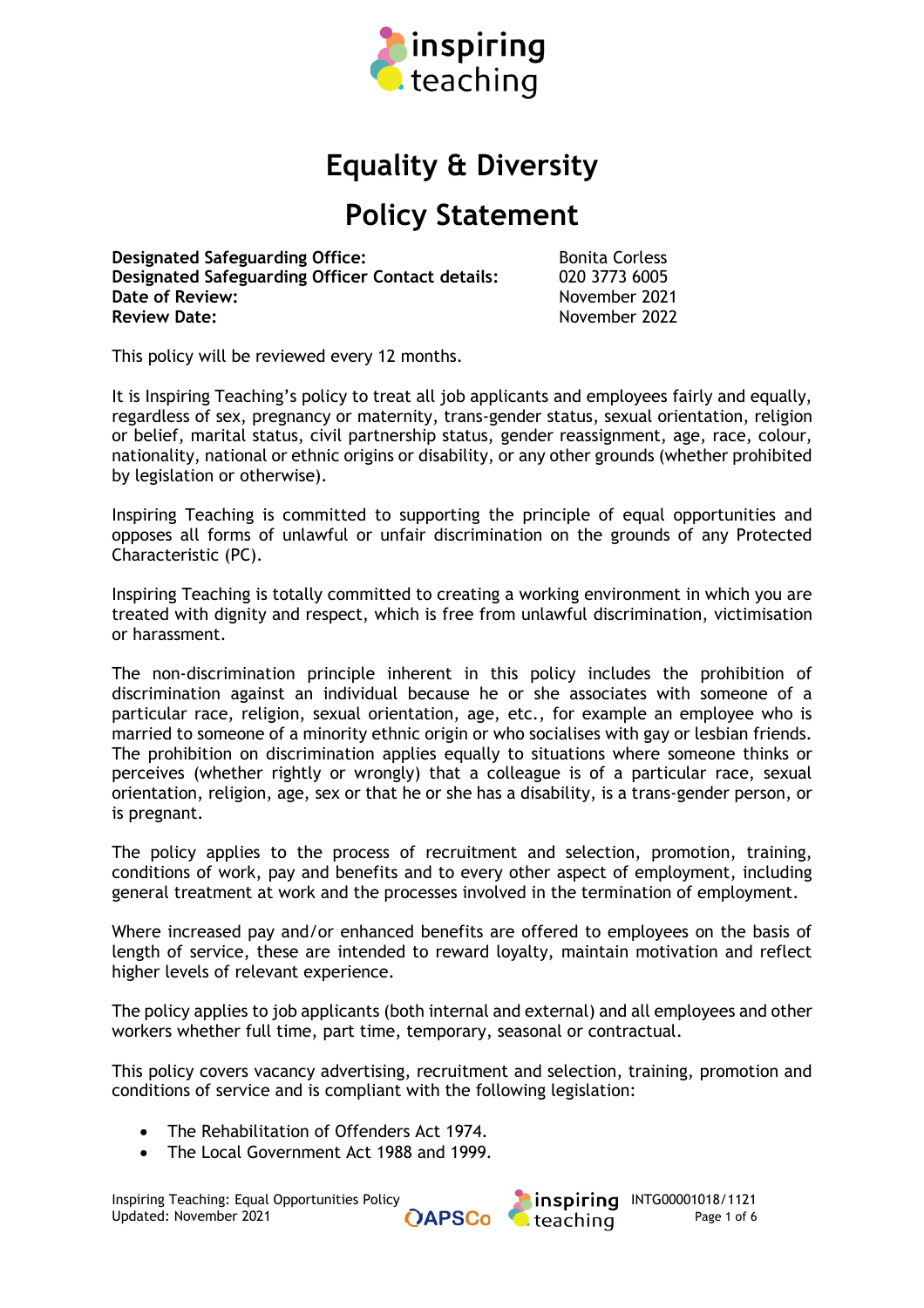

- Special Educational Needs & Disabilities Act (SENDA) 2001.
- Racial & Religious Hatred Act 2006.
- The Work & Families Act 2006.
- Equality Act 2010.

The Company's aim is to create an environment that encourages and values diversity within its workforce and builds on the difference's individuals bring, enabling the Company's continued success. We aim to draw upon the widest possible range of views and experiences in order to meet the changing needs of our staff, clients, partners, candidates and temporary workers.

We seek to promote diversity and to respond to the needs of all individuals in a fair and equitable manner, whilst observing our commitment and responsibility to current legislation.

To achieve this, we will:

- Fulfil our social responsibility towards our employees' temporary workers and the communities in which we operate.
- Recognise all of our legal obligations with particular reference to those acts and directives detailed previously.
- Make all opportunities (including advertising, interview and selection processes, promotion and training) as accessible as possible to under-represented groups.
- Conduct monitoring and to ensure processes are fair, equitable and accessible and to identify any significant under-representation.
- Endeavour to attain a workforce that is representative of the communities from which it is drawn to secure the widest possible pool of talent.
- Recruit, train and promote the best person for the job and to make full use of the talents and resources of all our employees.
- Create a working environment free from unlawful discrimination, victimisation and harassment in which all employees, clients, partners, candidates and temporary workers are treated with dignity and respect.
- Periodically review our selection criteria and procedures to ensure that they remain compliant and maintain a system that ensures fairness.
- Distribute and continuously publicise our full Equality & Diversity Policy and procedures throughout the company to employees and to clients, partners, visitors, candidates, contractors and temporary workers.
- Provide the facilities and opportunity for anyone who believes that they have been treated inequitably within the scope of our policy to raise the matter through the appropriate grievance or complaints procedure.
- Log all reported instances of harassment and take action to mitigate and minimise harassment and victimisation wherever possible.
- Ensure that employees understand that breaches of this policy will not be tolerated and may lead to disciplinary proceedings.

Our Equality & Diversity Policy covers the following in detail:

- A detailed definition and explanation of the different types of discrimination, harassment & victimisation.
- Occupational requirement.
- Procedures relating to pre-Employment Health Questionnaires.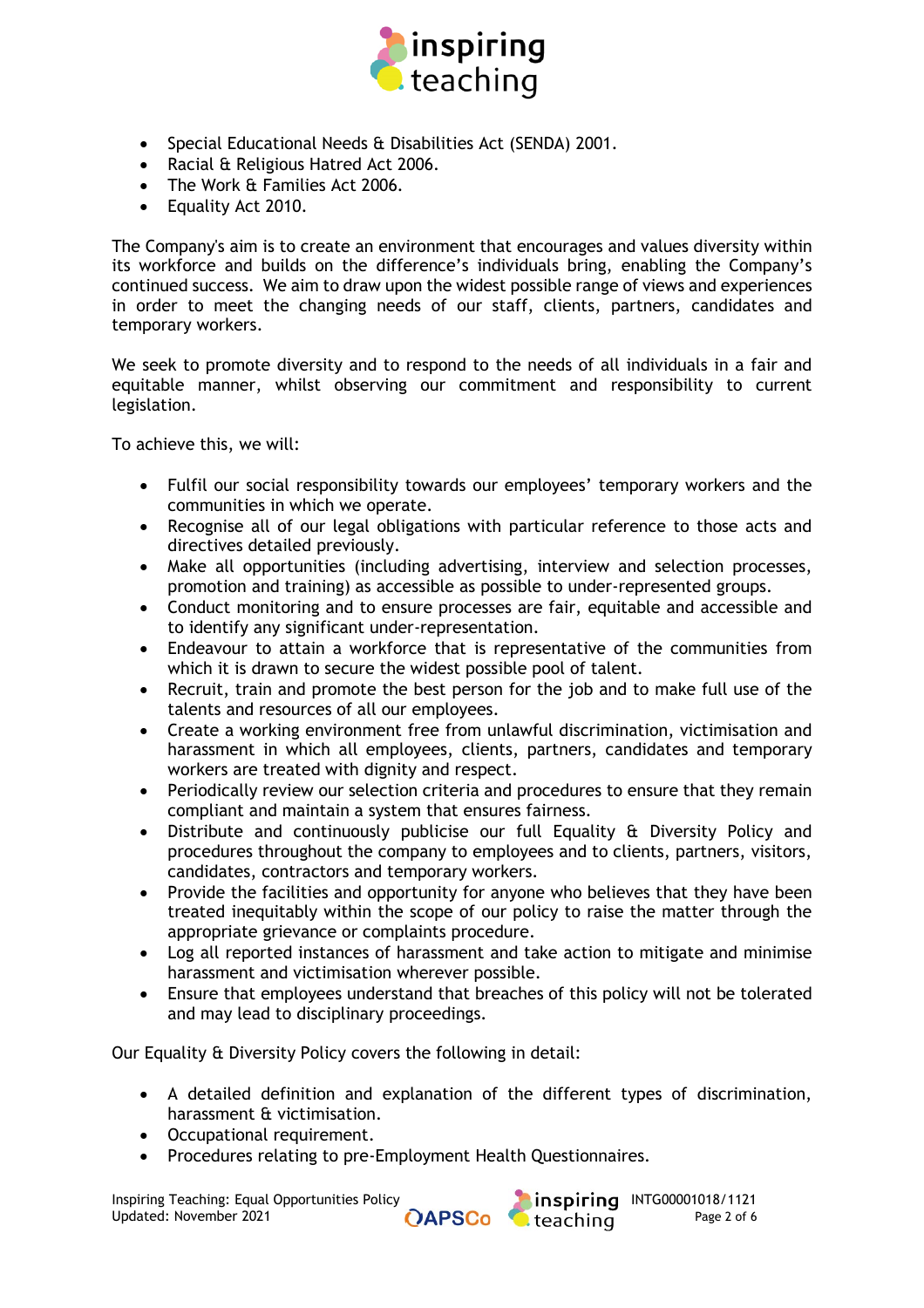

- Procedures relating to disabled persons, age discrimination, gender reassignment and part time workers.
- Procedures relating to harassment.
- Monitoring & positive action.
- Maintenance of personnel records.
- How to make a complaint relating to discrimination or harassment.

Inspiring Teaching is also concerned for the rights of pupils with special needs and takes full cognisance of the Special Needs Code of Practice. Therefore, Inspiring Teaching wishes to ensure that pupils with special needs receive their full education entitlement.

**Failure to comply with the spirit of the relevant legal requirements will result in your removal from Inspiring Teaching register of workers and clients. Please educate yourself in the below, to ensure removal does not happen.**

### **What is Discrimination?**

Broadly, a person has been discriminated against if:

- They have been treated less favourably than another person because of one of the protected characteristics detailed above; because of an association with someone with a protected characteristic; or because others believe they possess a protected characteristic;
- A procedure or practice places a group of employees at a disadvantage on any of the above [grounds;](http://www.fsa.gov.uk/pages/library/other_publications/staff/staff_handbook/working/equal/index.shtml#gro#gro)
- They suffer harassment because of a protected characteristic; or
- They have been victimised.

#### **What is Harassment?**

Harassment is unwanted conduct which violates a person's dignity or creates an intimidating, hostile, degrading, humiliating or offensive environment for that person. Harassment is unlawful where it is motivated by one of the [grounds](http://www.fsa.gov.uk/pages/library/other_publications/staff/staff_handbook/working/equal/index.shtml#gro#gro) set out above but we include more general harassment within our definition. Although not exhaustive, the following are examples of types of behaviour that may amount to harassment:

- Physical assault;
- Physical or verbal abuse;
- Threats;
- Suggestive comments or gestures;
- Offensive gestures, language, gossip or jokes;
- Insulting or abusive behaviour or comments;
- Isolation or exclusion;
- Bullying;
- Unreasonable persistent criticism or humiliation.

#### **What is Sexual Harassment?**

Sexual harassment may take many forms, from relatively mild sexual banter to physical violence. Employees may not always realise that their behaviour constitutes sexual harassment but they must recognise that what is acceptable to one person may not be acceptable to another. Sexual harassment may be physical, verbal or non-verbal. Examples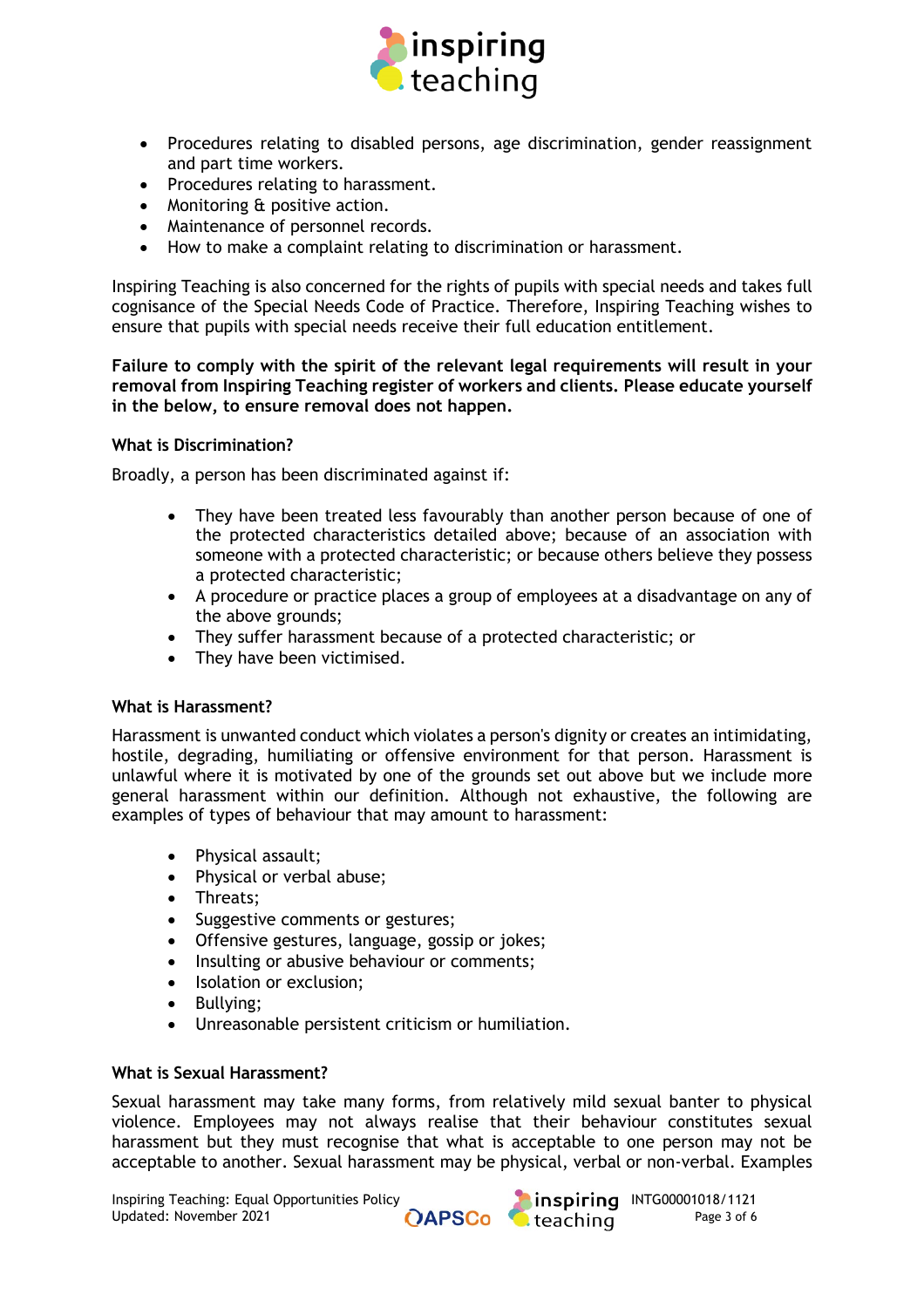

## include:

- Insensitive jokes and pranks that contain a sexual element;
- Remarks or banter that have a sexual content;
- Lewd comments about appearance;
- Unnecessary and unwelcome body contact;
- Displays of sexually offensive material, eg pin-ups, e-mails with offensive attachments;
- Requests for sexual favours;
- Speculation or gossip about a person's private life and sexual activities;
- Threatened or actual sexual violence;
- Threat of dismissal, loss of promotion etc. for refusal of sexual favours;
- Emails of a sexual nature.

## **What is Victimisation?**

Someone is victimised where they suffer unfavourable treatment because they have, in good faith, made a complaint under this policy, acted as a witness or accompanied a complainant to a hearing.

## **Responsibilities**

It is your obligation to be sensitive about the impact that you have on others and behave in a way that supports our policy when dealing with everyone that you come into contact with as part of your employment with Inspiring Teaching. Our policy is not designed to discourage normal social relations among colleagues or with the public but aims to prevent [discrimination,](http://www.fsa.gov.uk/pages/library/other_publications/staff/staff_handbook/working/equal/index.shtml#dis#dis) [harassment](http://www.fsa.gov.uk/pages/library/other_publications/staff/staff_handbook/working/equal/index.shtml#har#har) and [victimisation.](http://www.fsa.gov.uk/pages/library/other_publications/staff/staff_handbook/working/equal/index.shtml#vic#vic)

Our policy applies not only at Inspiring Teaching's premises but anywhere you are working as part of your employment with Inspiring Teaching. This includes any social occasions or member meetings organised by Inspiring Teaching or that you attend on behalf of Inspiring Teaching. The internal staff at Inspiring Teaching agree to adhere to this same policy and will be responsible in the way they behave at all occasions.

You must not condone discrimination, harassment or victimisation by others and if you do experience or witness any such behaviour you should report any incidents that you believe to be discriminatory to Bonita Corless who is the Head of Compliance and able to conduct the appropriate investigation.

# **The Complaints Procedure**

We aim to resolve any complaints as quickly as possible. All complaints will be treated seriously and confidentially. Only complaints that relate to a breach of this policy should be made using this procedure.

What do I do if I am experiencing discrimination, harassment or victimisation? You should consider whether it is appropriate to raise the matter directly with the person concerned in order to resolve the problem. If it is not, you should speak to a director or at first instant your line manager, whichever you feel more comfortable with.

Following your discussion, you will be asked to choose one of the following options:

• Agree that no further action is necessary;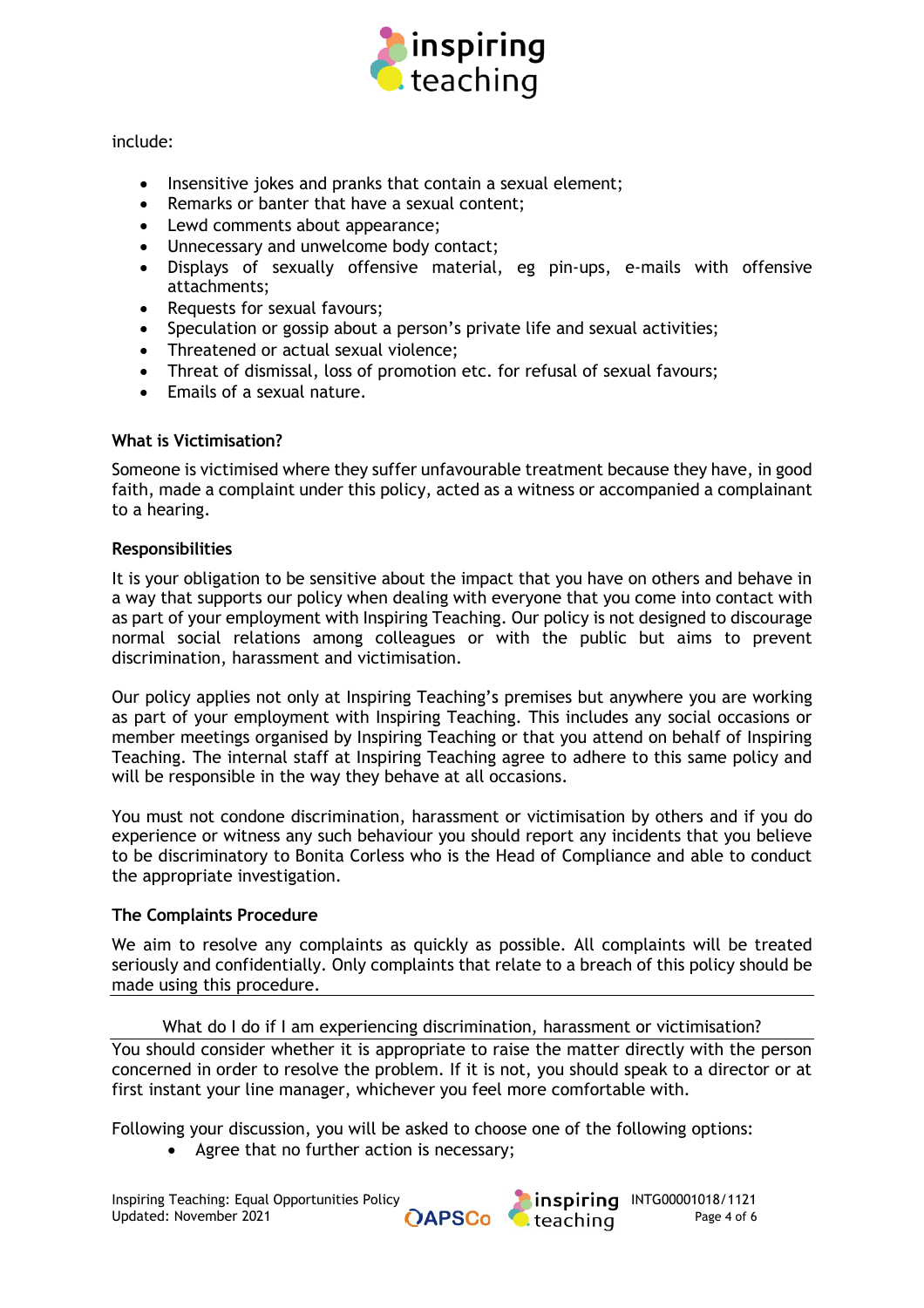

- Agree to discuss the complaint with the individual who is alleged to have caused offence;
- Ask Inspiring Teaching to help to resolve the matter through informal and/or discreet approaches; or
- Make a formal written complaint to Inspiring Teaching.

If you are not satisfied with an informal approach, a formal complaint can be made at any stage.

## How do I make a formal complaint?

You should make your complaint in writing and sign and date your letter. You will be heard by a Director and will find out the result of your complaint within 10 working days of the receipt of your letter. You may ask that someone of the same sex hears your complaint. If your request is reasonable in your circumstances, a different person than that chosen initially by Inspiring Teaching, may need to be selected to hear your complaint. If you are interviewed as part of your complaint, you will have the same right to be accompanied as in our grievance procedure.

If the complaint, at any stage of the process, has resulted in a disciplinary investigation against another person, the case will not normally be reopened if you escalate the complaint to the next stage.

What will happen after I have made my complaint?

Where a formal complaint is made, a full investigation will be conducted.

The first step is to investigate the allegations carefully and as discreetly as possible. This will involve hearing detailed accounts from all parties. Other members of staff may also be asked to provide information. Documents, e-mail and other evidence may be considered. A full record of the progress and outcome of the investigation and any steps taken will be reported to the complainant.

Those conducting the investigation will not be parties directly involved in the allegation.

# *"What will happen if a formal complaint about a person is upheld?"*

Where a formal investigation has been conducted and where it has been reasonably concluded that some form of [discrimination,](http://www.fsa.gov.uk/pages/library/other_publications/staff/staff_handbook/working/equal/index.shtml#dis#dis) [harassment](http://www.fsa.gov.uk/pages/library/other_publications/staff/staff_handbook/working/equal/index.shtml#har#har) or [victimisation](http://www.fsa.gov.uk/pages/library/other_publications/staff/staff_handbook/working/equal/index.shtml#vic#vic) may have taken place, those responsible will be subject to our normal [disciplinary procedures.](http://www.fsa.gov.uk/pages/Library/Other_publications/Staff/staff_handbook/wrong/disciplinary/index.shtml)

Action will not normally be initiated without the agreement of the complainant but there are some circumstances where Inspiring Teaching may need to pursue the matter formally. For example, if other people could be at risk if no action is taken.

The outcome of the disciplinary procedures will depend upon the circumstances. Serious acts of discrimination, harassment or victimisation will be regarded as gross misconduct and may lead to instant dismissal.

## *"Am I protected if I make a complaint, act as a witness or accompany a complainant to a hearing?"*

Yes. Any acts of retaliation or intimidation against an employee will be treated as a disciplinary offence. Having said this, an employee who maliciously makes an unfounded complaint will be subject to disciplinary action.